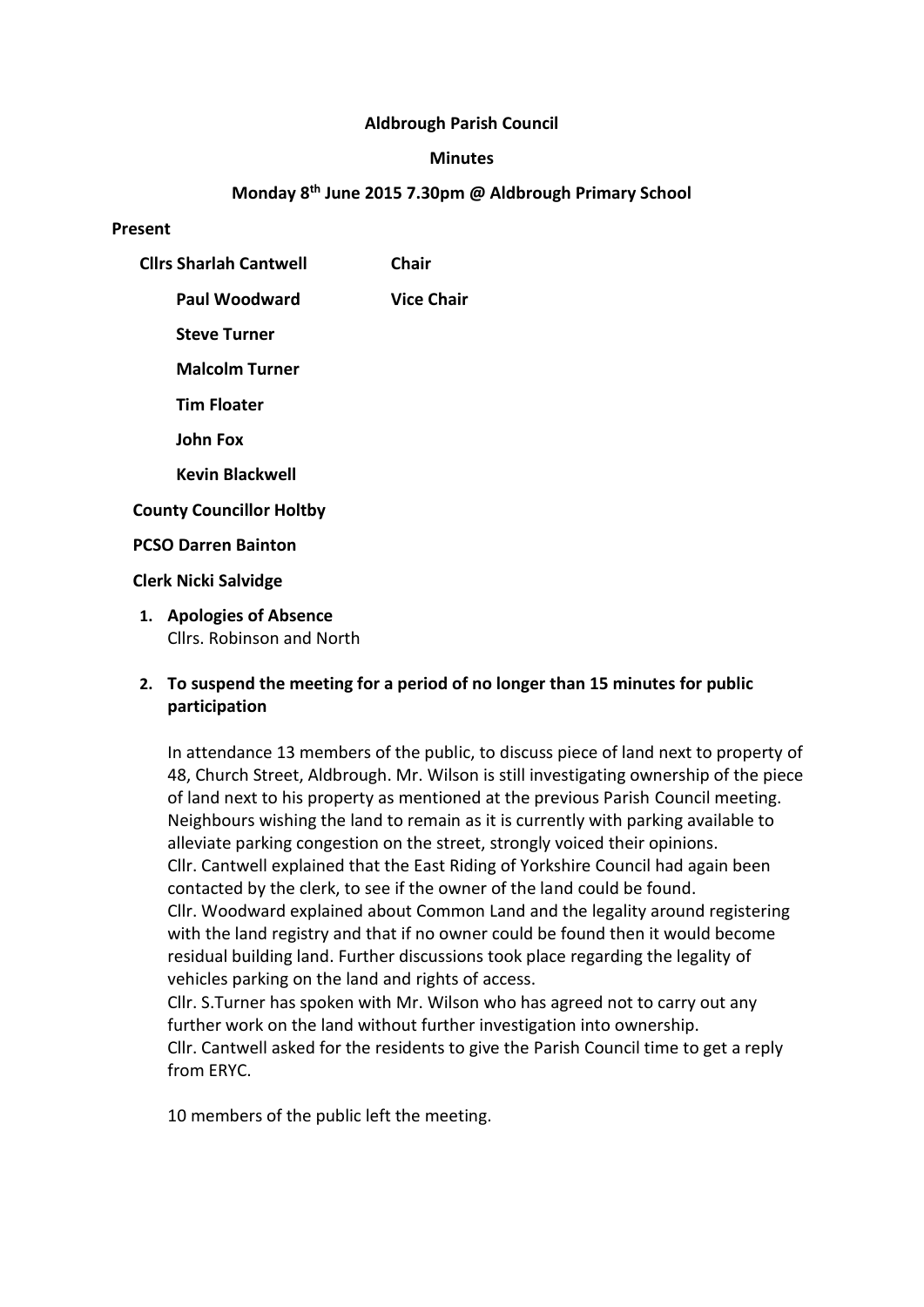- **3. To receive declarations of interest by any member of the council in respect of the Agenda items below**. Members declaring an interest should (A) identify the agenda item and the type of interest being declared & (B) note dispensations given to any member of the council in respect of the agenda items below
- **4. To approve last month's minutes held Monday 11th May 2015** Agreed and signed

## **5. To present the financial accounts – Chair to approve and sign**

Agreed and following payments to be made. Clerks Wages (2 Months) £485.40 HAPS £139.45

|          | Cllr Cantwell expenses for planter | £ 34.00 |
|----------|------------------------------------|---------|
| P Turner |                                    | £430.00 |
| P Turner |                                    | £ 95.00 |

## **6. Police Matters**

Break in to shed at the allotments on Carlton Lane, information issued on security. Complaint re noise

#### **7. Matters arising – Chair to receive updates on 'Resolves'**

Road Markings, signs and repairs required, reported to Mike Peeke who is looking into them.

# **8. CLG Gas site meeting/information**

# **9. Planning Applications**

32 Carlton Lane – granted

#### **10. Correspondence**

Letter from Haps re Ground Maintenance.- **HAPS has agreed with Cllr. Robinson to continue to cut recreation grass. Cllr S. Turner is cutting the grass at the Church, Graveyard and War Memorial, all agreed to this arrangement. Cllr. S. Turner said that it would be difficult to get such a reasonable price for a cutting contract in the future, Nicki to find out how many cuts HAPS contracted to do.**

Making Parishes Better Places Survey asking for copy of PC chart detailing structure of the PC and its committee membership

Notification of road closure Nottingham Road- 11<sup>th</sup> June for up to 5 days expected to take only 2.

Request for approval to replace headstone for William Bond to include his wife Mary Bond. -**Approved**

Parish Council Photography survey – requesting photos be sent in of the parish and that if anyone has any old photos to consider sending them into ERYC archives for future generations